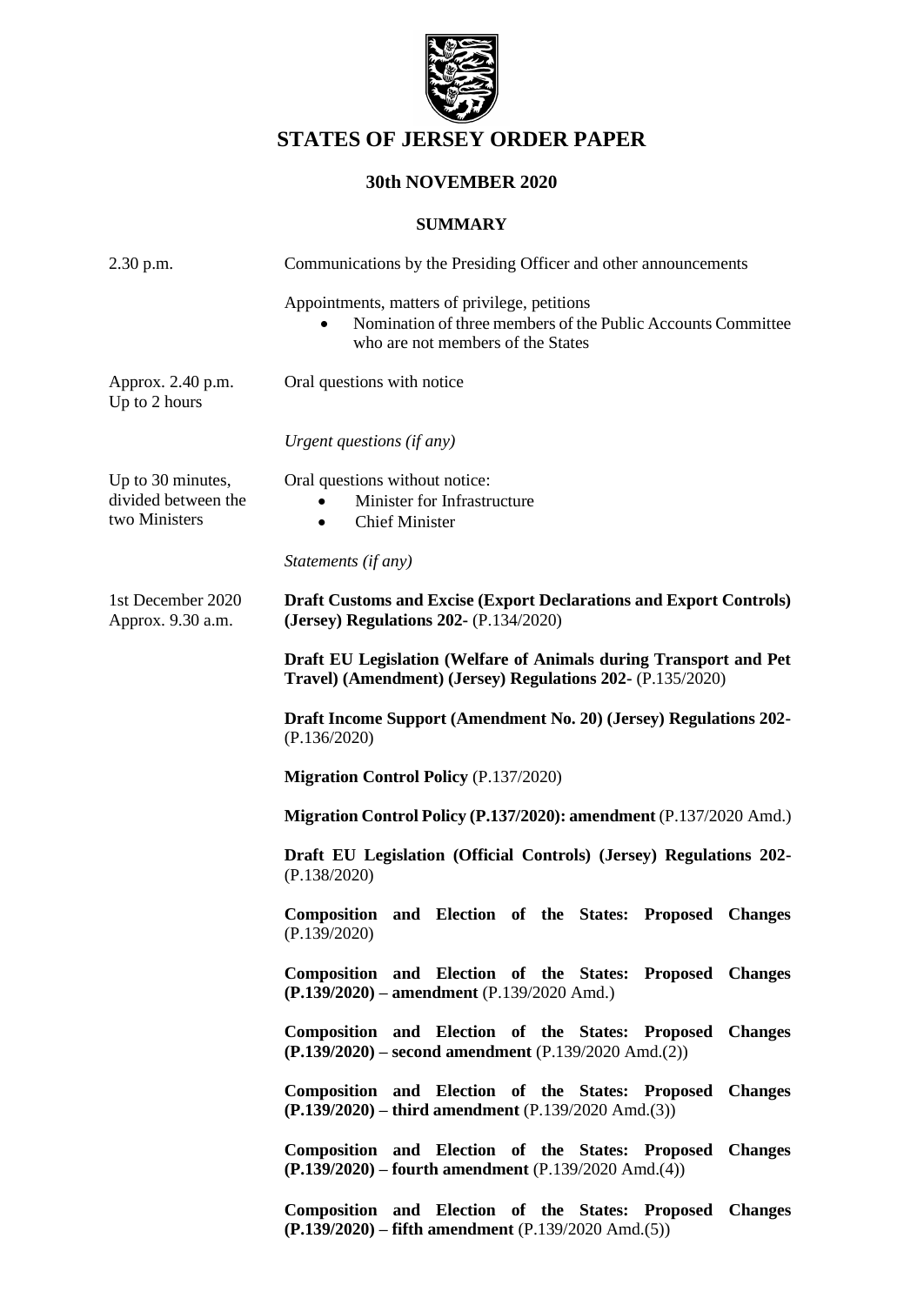

**Composition and Election of the States: Proposed Changes [\(P.139/2020\)](https://statesassembly.gov.je/assemblypropositions/2020/p.139-2020%20amd.(6)%20(re-issue).pdf) – sixth amendment** [\(P.139/2020 Amd.\(6\)\)](https://statesassembly.gov.je/assemblypropositions/2020/p.139-2020%20amd.(6)%20(re-issue).pdf)

**Composition and Election of the States: Proposed Changes [\(P.139/2020\)](https://statesassembly.gov.je/assemblypropositions/2020/p.139-2020%20amd.(7).pdf) – seventh amendment** [\(P.139/2020 Amd.\(7\)\)](https://statesassembly.gov.je/assemblypropositions/2020/p.139-2020%20amd.(7).pdf)

**[CI Lottery: Allocation of 2019 Proceeds](https://statesassembly.gov.je/AssemblyPropositions/2020/P.141-2020.pdf)** (P.141/2020)

*Note: Notice has been given of the intention to propose that the minimum lodging period be reduced so that the proposition can be debated.*

**[CI Lottery: allocation of 2019 proceeds \(P.141/2020\) –](https://statesassembly.gov.je/AssemblyPropositions/2020/P.141-2020Amd.pdf) amendment** [\(P.141/2020 Amd.\)](https://statesassembly.gov.je/AssemblyPropositions/2020/P.141-2020Amd.pdf) 

**Jersey Heritage Trust: Amendments to Constitution** [\(P.142/2020\)](https://statesassembly.gov.je/assemblypropositions/2020/p.142-2020.pdf)

*Note: Notice has been given of the intention to propose that the minimum lodging period be reduced so that the proposition can be debated.*

**Draft Amendment (No.49) of the Standing Orders of the States of Jersey** [\(P.143/2020\)](https://statesassembly.gov.je/assemblypropositions/2020/p.143-2020.pdf)

**[Draft Geographical Indications \(Jersey\) Regulations 202-](https://statesassembly.gov.je/AssemblyPropositions/2020/P.145-2020.pdf)** (P.145/2020)

**[Social Security Medical Appeal Tribunal: appointment of Chair](https://statesassembly.gov.je/AssemblyPropositions/2020/P.150-2020.pdf)** [\(P.150/2020\)](https://statesassembly.gov.je/AssemblyPropositions/2020/P.150-2020.pdf) 

**[Jersey Employment and Discrimination Tribunal: appointment of](https://statesassembly.gov.je/AssemblyPropositions/2020/P.151-2020.pdf)  members** [\(P.151/2020\)](https://statesassembly.gov.je/AssemblyPropositions/2020/P.151-2020.pdf) 

**[Social Security Tribunal: appointment of Chair](https://statesassembly.gov.je/AssemblyPropositions/2020/P.152-2020.pdf)** (P.152/2020)

**[Draft Amendment \(No. 51\) of the Standing Orders of the States of](https://statesassembly.gov.je/AssemblyPropositions/2020/P.153-2020.pdf)  Jersey** [\(P.153/2020\)](https://statesassembly.gov.je/AssemblyPropositions/2020/P.153-2020.pdf) 

**[Draft Amendment \(No. 52\) of the Standing Orders of the States of](https://statesassembly.gov.je/AssemblyPropositions/2020/P.154-2020.pdf)  Jersey** [\(P.154/2020\)](https://statesassembly.gov.je/AssemblyPropositions/2020/P.154-2020.pdf) 

**[Income Support Medical Appeal Tribunal: appointment of Chair](https://statesassembly.gov.je/AssemblyPropositions/2020/P.155-2020.pdf)** [\(P.155/2020\)](https://statesassembly.gov.je/AssemblyPropositions/2020/P.155-2020.pdf) 

**Safe Singing during Covid-19** [\(P.159/2020\)](https://statesassembly.gov.je/assemblypropositions/2020/p.159-2020.pdf)

*Note: Notice has been given of the intention to propose that the minimum lodging period be reduced so that the proposition can be debated.*

Arrangement of public business at subsequent meetings

*Lunch adjournment likely around 12.45 p.m., until 2.15 p.m. If business is not completed by around 5.30 p.m. the Assembly usually adjourns for the evening and will resume its meeting at 9.30 a.m. on Wednesday 2nd and Thursday 3rd December 2020 if necessary.*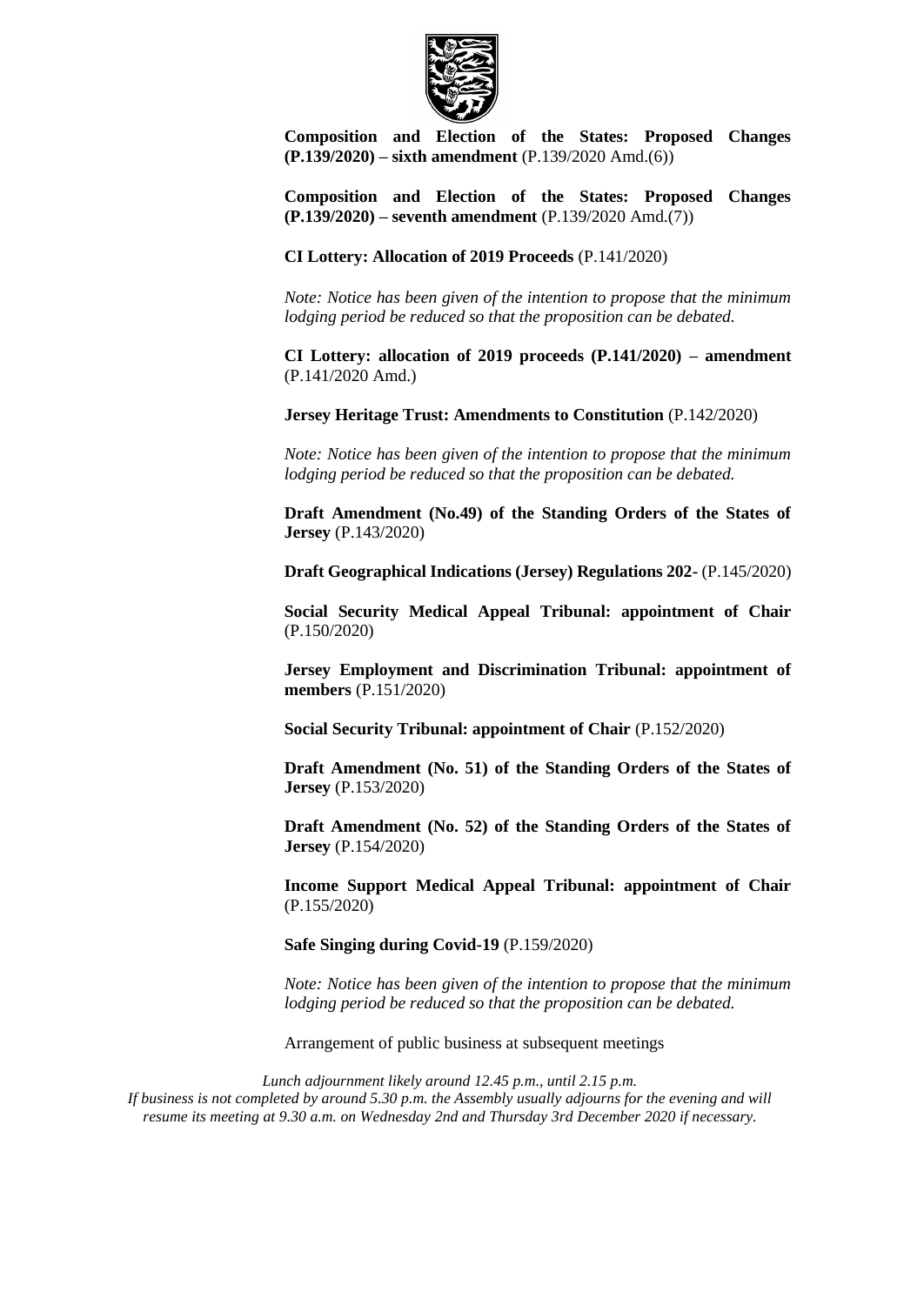

# **STATES OF JERSEY ORDER PAPER**

# **30th NOVEMBER 2020 at 2.30 p.m.**

# **A. COMMUNICATIONS BY THE PRESIDING OFFICER**

### **B. TABLING OF SUBORDINATE ENACTMENTS**

*(Explanatory note attached)*

| Covid-19 (Workplace Restrictions) (Amendment No. 3) (Jersey) Order 2020.<br>Minister for Health and Social Services.                               | R&O.144/2020. |
|----------------------------------------------------------------------------------------------------------------------------------------------------|---------------|
| Long-Term Care Services (Health and Social Services Charges) (Amendment<br>No. 8) (Jersey) Order 2020.<br>Minister for Health and Social Services. | R&O.145/2020. |
| Misuse of Drugs (Licence Fees) (Jersey) Order 2020.<br>Minister for Health and Social Services.                                                    | R&O.146/2020. |
| Social Security (Parental Benefit) (Jersey) Order 2020.<br><b>Minister for Social Security.</b>                                                    | R&O.147/2020. |
| DAALIMBNIS DDRABMED                                                                                                                                |               |

# **C. DOCUMENTS PRESENTED**

| Composition and Election of the States: proposed changes (P.139/2020):<br>comments.<br>Presented: 25th November 2020, Comité des Connétables.                                                   | P.139/2020.<br>Com. |
|-------------------------------------------------------------------------------------------------------------------------------------------------------------------------------------------------|---------------------|
| Land Transactions under Standing Order $168(3) - 52$ Don Street and 12, 14<br>and 16 Burrard Street, St. Helier – proposed sale.<br>Presented: 19th November 2020, Minister for Infrastructure. | R.130/2020.         |
| Land Transactions under Standing Order 168(3) – HM Prison La Move                                                                                                                               | R 131/2020          |

actions under Standing Order 168(3) – H.M. Prison, La Moye, St. Brelade – [Gatehouse West Project –](https://statesassembly.gov.je/assemblyreports/2020/r.131-2020.pdf) Lease of Sub-Station. [Presented: 19th November 2020,](https://statesassembly.gov.je/assemblyreports/2020/r.131-2020.pdf) *Minister for Infrastructure.* [R.131/2020.](https://statesassembly.gov.je/assemblyreports/2020/r.131-2020.pdf)

## **D. NOTIFICATION OF LODGED PROPOSITIONS**

# **E. WITHDRAWAL OF LODGED PROPOSITIONS**

# **F. APPOINTMENT OF MINISTERS, COMMITTEES AND PANELS**

Nomination of three members of the Public Accounts Committee who are not members of the States.

# **G. MATTERS OF PRIVILEGE**

**H. PETITIONS**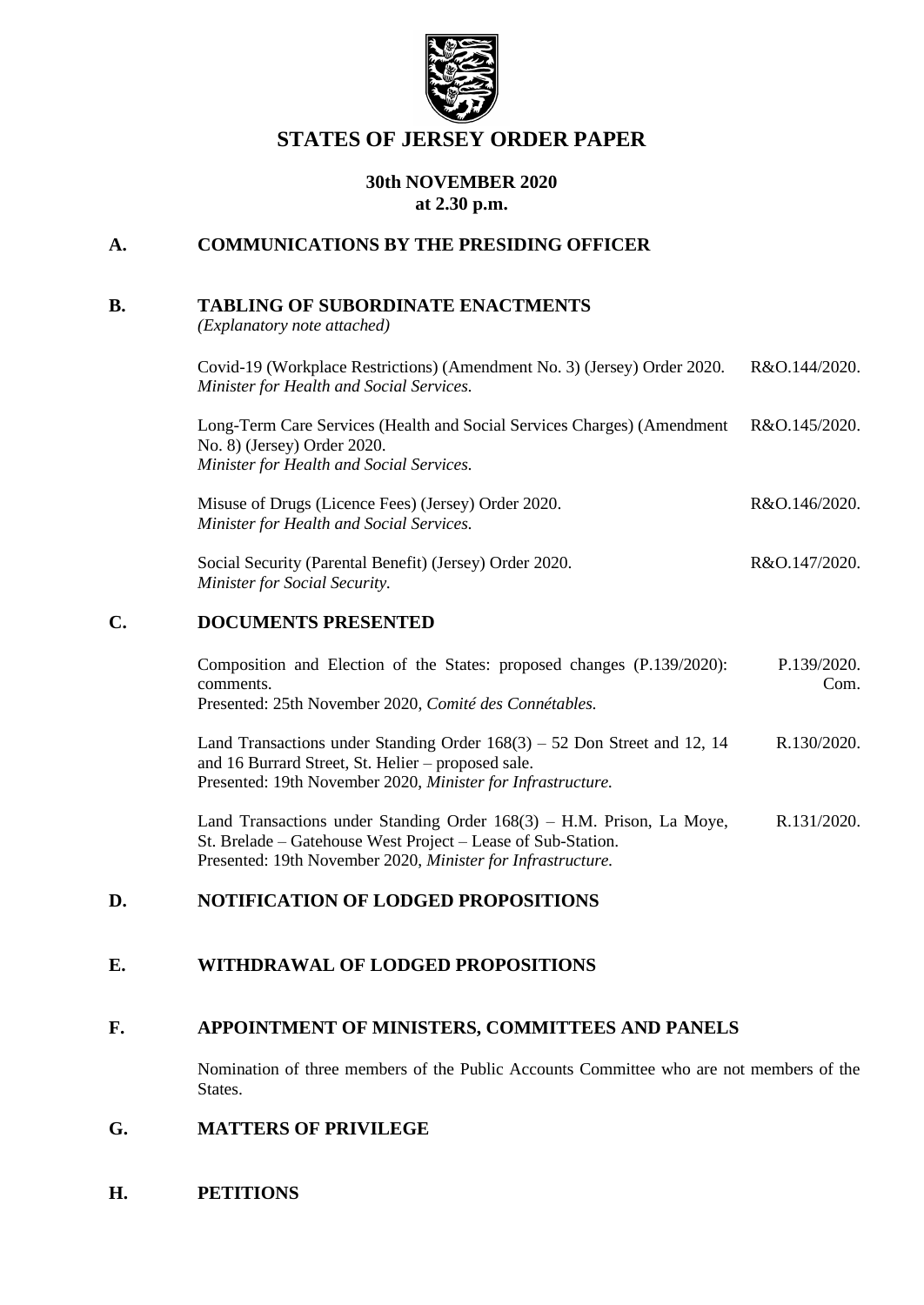

# **I. QUESTIONS**

#### (a) – **Written Questions**

*(attached)*

- **WQ.450/2020** 1. The Chief Minister will table an answer to a question asked by Senator S.Y. Mézec regarding the payment of the Living Wage by Government of Jersey contractors.
- **WQ.451/2020** 2. The Minister for Treasury and Resources will table an answer to a question asked by Senator S.C. Ferguson regarding the application of V.A.T. to goods ordered online in Jersey.
- **WQ.452/2020** 3. The Minister for Infrastructure will table an answer to a question asked by the Connétable of St. Peter regarding the transport of loose material.
- **WQ.453/2020** 4. The Minister for Treasury and Resources will table an answer to a question asked by Deputy S.M. Ahier of St. Helier regarding the Business Disruption Loan Guarantee Scheme.
- **WQ.454/2020** 5. The Minister for Health and Social Services will table an answer to a question asked by Deputy M.R. Higgins of St. Helier regarding hospital doctors who have been suspended from duty.
- **WQ.455/2020** 6. The Minister for the Environment will table an answer to a question asked by Deputy M.R. Higgins of St. Helier regarding the inspection of Jersey care homes.
- **WQ.456/2020** 7. The Minister for Health and Social Services will table an answer to a question asked by Deputy M.R. Higgins of St. Helier regarding the undertaking of wills by video link.
- **WQ.457/2020** 8. The Minister for Health and Social Services will table an answer to a question asked by Deputy M.R. Higgins of St. Helier regarding the spread of Covid-19 in Jersey.
- **WQ.458/2020** 9. The Minister for Treasury and Resources will table an answer to a question asked by Deputy M.R. Higgins of St. Helier regarding the operations of Jersey Post.
- **WQ.459/2020** 10. The Minister for Health and Social Services will table an answer to a question asked by Deputy G.P. Southern of St. Helier regarding staff vacancies in the Department of Health and Community Services.
- **WQ.460/2020** 11. The Minister for Children and Housing will table an answer to a question asked by Deputy R.J. Ward of St. Helier regarding the recommendation for a Jersey Care memorial.
- **WQ.461/2020** 12. The Minister for Infrastructure will table an answer to a question asked by Deputy R.J. Ward of St. Helier regarding expenditure on the LibertyBus contract.
- **WQ.462/2020** 13. The Chief Minister will table an answer to a question asked by Deputy R.J. Ward of St. Helier regarding the decision not to proceed with the Jersey Care memorial.
- **WQ.463/2020** 14. The Minister for Treasury and Resources will table an answer to a question asked by Deputy R.J. Ward of St. Helier regarding use of the Spend Local cards.
- **WQ.464/2020** 15. The Minister for Treasury and Resources will table an answer to a question asked by Deputy R.J. Ward of St. Helier regarding leaving packages for senior civil servants.
- **WQ.465/2020** 16. The Minister for Economic Development, Tourism, Sport and Culture will table an answer to a question asked by the Connétable of St. Helier regarding the impact of proposed changes to Springfield Stadium on green space.
- **WQ.466/2020** 17. The Minister for Health and Social Services will table an answer to a question asked by Deputy G.P. Southern of St. Helier regarding access to affordable primary care.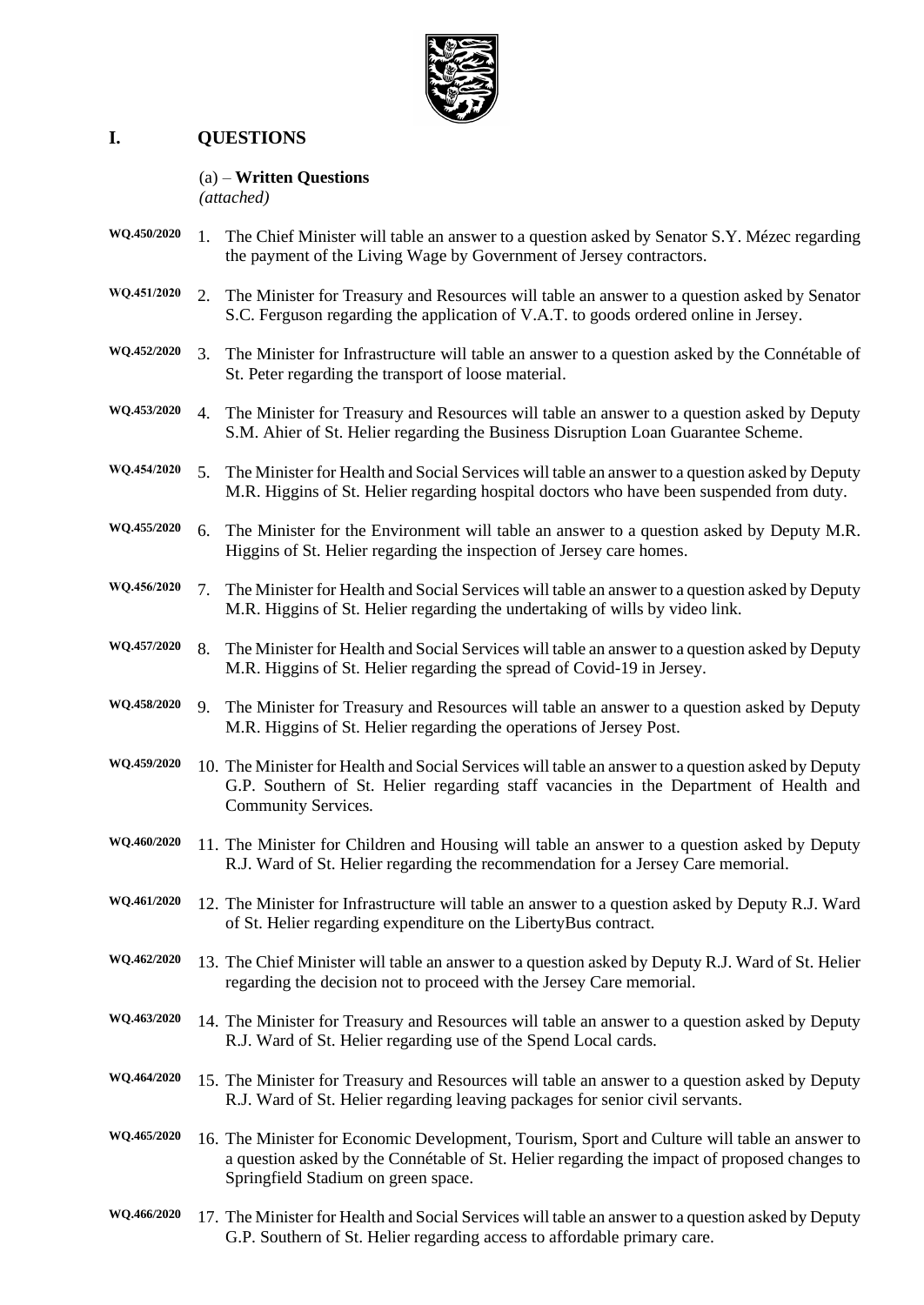

- **WQ.467/2020** 18. The Minister for Social Security will table an answer to a question asked by Deputy G.P. Southern of St. Helier regarding the delivery of the Jersey Care Model.
- **WQ.468/2020** 19. The Minister of Social Security will table an answer to a question asked by Deputy G.P. Southern regarding the impact of Covid-19 on households with the lowest income.
- **WQ.469/2020** 20. The Chief Minister will table an answer to a question asked by Deputy C.S. Alves of St. Helier regarding Subject Access Requests submitted to Government departments.
- **WQ.470/2020** 21. The Minister for Education will table an answer to a question asked by Deputy C.S. Alves of St. Helier regarding mental health support to students.
- **WQ.471/2020** 22. The Minister for Treasury and Resources will table an answer to a question asked by Deputy C.S. Alves of St. Helier regarding the administration of the decrease in the G.S.T. *de minimis* threshold.

#### **(b) – Oral Questions**

(120 minutes)

**OQ.350/2020** 1. Deputy R.J. Ward of St. Helier will ask the following question of the Minister for Health and Social Services –

> "Given that Jersey's performance framework shows that, since 2008, the percentage of Islanders with physical or mental health conditions lasting (or expected to last) for 12 months or more has remained unchanged, despite the Island's population increasing by more than 12,000, will the Minister advise what measures are being undertaken to improve the long-term mental and physical health needs of Islanders?"

**OQ.354/2020** 2. Deputy G.J. Truscott of St. Brelade will ask the following question of the Minister for Health and Social Services –

> "Will the Minister provide the Assembly with an update on the performance of the Jersey Covid Alert App in terms of its impact on understanding and controlling the spread of Covid-19 in Jersey?"

**OQ.355/2020** 3. Deputy G.P. Southern of St. Helier will ask the following question of the Minister for Health and Social Services –

> "Will the Minister inform Members which, if any, groups of vulnerable patients have been selected to receive affordable primary care through subsidized G.P. consultations, as required by P.125/2019; and furthermore, provide an estimated date for delivery of this service?"

**OQ.346/2020** 4. Deputy S.M. Ahier of St. Helier will ask the following question of the Chief Minister –

"Will the Minister provide his assessment of the appropriateness of the offer by D2 Real Estate to acquire a driveway near Overdale, taking into consideration the adoption of 'Our Hospital Site Selection: Overdale' (P.123/2020), as amended?"

**OQ.352/2020** 5. Deputy K.G. Pamplin of St. Saviour will ask the following question of the Chief Minister –

"With regards to the complaint against the Chief Operating Office that is currently being investigated by the States of Jersey Complaints Panel, will the Chief Minister explain how he and the Chief Operating Office have engaged with the complaints process; and, if they have refused to engage, will he explain when such refusal was communicated to the Complaints Panel?"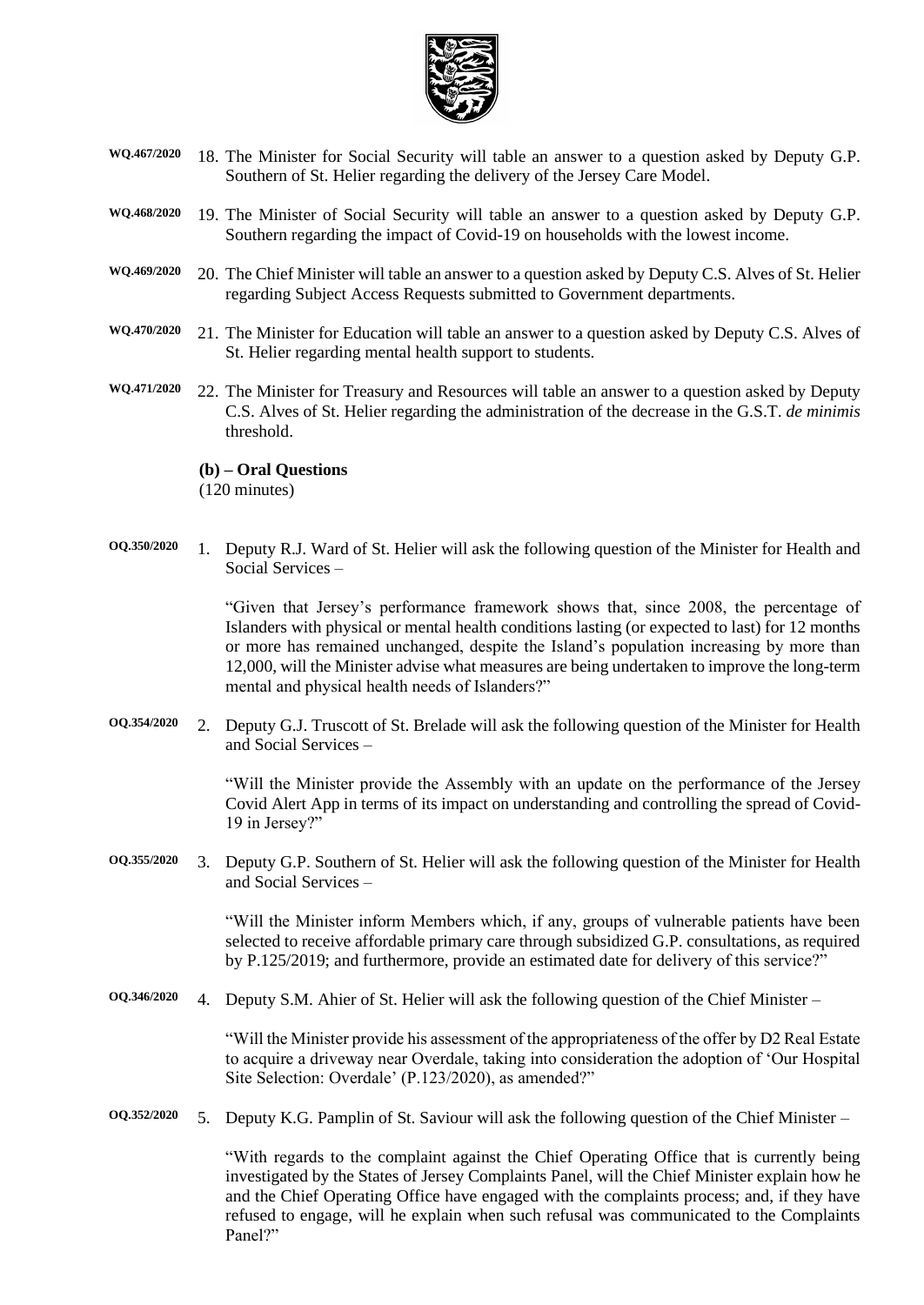

**OQ.344/2020** 6. Deputy M.R. Higgins of St. Helier will ask the following question of H.M. Attorney General –

"Will H.M. Attorney General advise the Assembly of the legal rights of prisoners at H.M. Prison La Moye to make and receive telephone calls to friends, family and outside organisations; and state what legitimate and proportionate restrictions, if any, there exist to such rights?"

**OQ.349/2020** 7. The Connétable of St. Helier will ask the following question of the Chief Minister –

"Following the adoption of my amendment to 'Our Hospital Site Selection' (P.123/2020), will the Minister explain how the Parish of St. Helier, including the Deputies and residents of St. Helier No. 3/4, are to be involved in the investigation into alternative access arrangements to Overdale and the consideration of mitigating the destruction of property and natural amenity, as well as potential financial savings?"

**OQ.347/2020** 8. The Connétable of St. Martin will ask the following question of the Chair of the Privileges and Procedures Committee –

> "Will the Chair state the minimum amount of time needed for the States Assembly to approve and install a new voting system for elections in Jersey in time for the 2022 General Election; and will he set out, with reference to the allocated campaign periods and estimated cost, a possible timeline for organising and holding a referendum on electoral reform in 2021, should Amendment 4 to P.139/2020 be adopted?"

**OQ.351/2020** 9. Deputy R.J. Ward of St. Helier will ask the following question of the Minister for the Environment –

> "Will the Minister advise how long it is estimated that current landfill space in Jersey can be used and whether any other sites are being investigated; and, if so, will he state which sites are under consideration and what is being done to reduce waste and to enable a sustainable approach to waste management?"

**OQ.345/2020** 10. Deputy M.R. Higgins of St. Helier will ask the following question of the Minister for Children and Housing –

> "Will the Minister advise the Assembly what steps, if any, he is taking to ensure that Children's Services records are accurate; to enable all service users to review their records, particularly any in which there may be accusations of child abuse or neglect; and to ensure that no inaccurate information is provided to the Courts when they are considering matters that could potentially see a child removed from their parents?"

**OQ.348/2020** 11. The Connétable of St. Martin will ask the following question of the Chair of the Privileges and Procedures Committee –

> "Will the Chair state what consideration, if any, has been given by the Committee to providing alternative voting options or processes to Members, such as the Indicative Votes system used by the U.K.'s House of Commons in 2003, 2007, and 2019, to allow Members to debate and vote according to the merits of each amendment to P.139/2020, as well as the proposition itself?"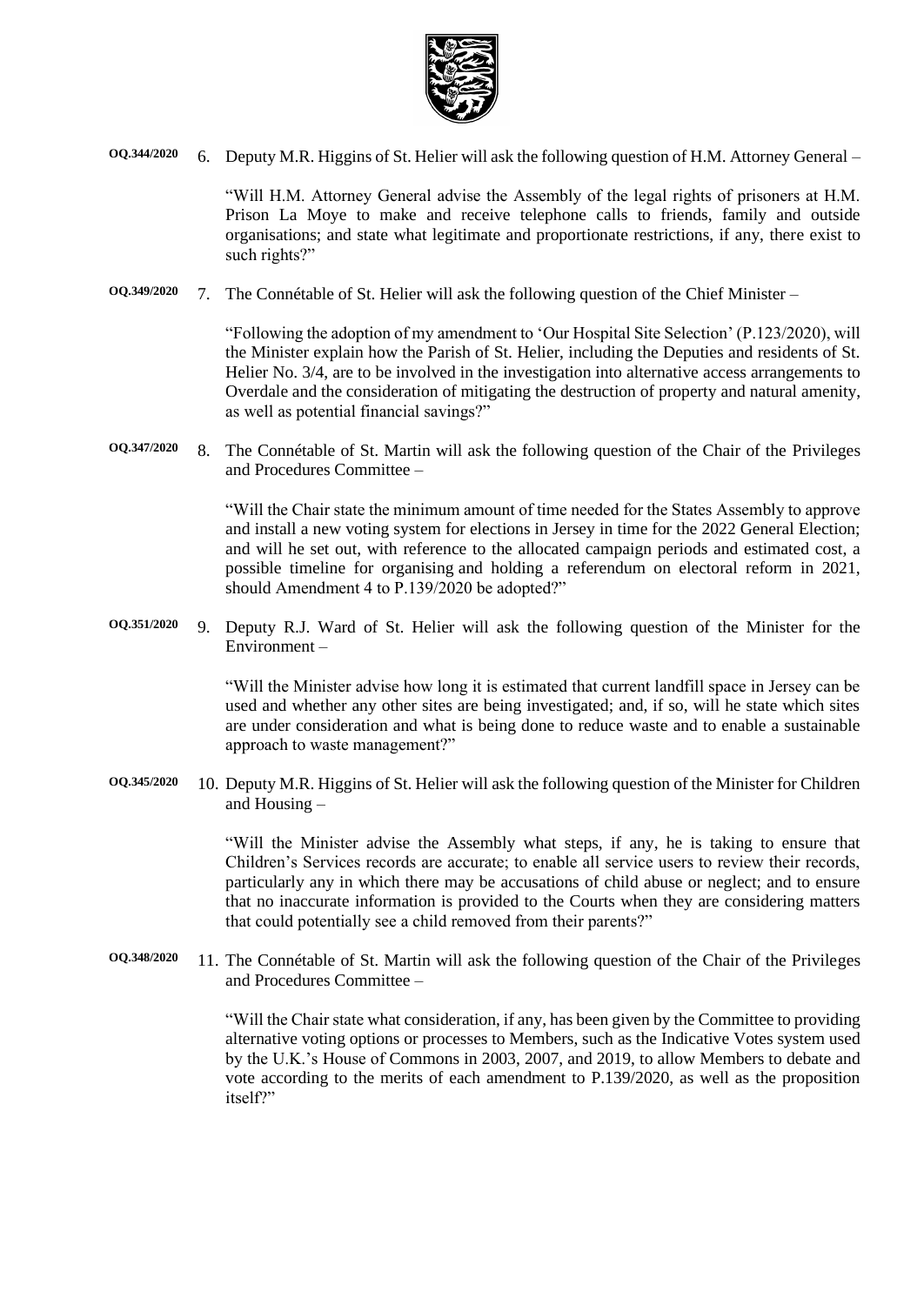

**OQ.353/2020** 12. Deputy K.G. Pamplin of St. Saviour will ask the following question of the Minister for Health and Social Services –

> "Will the Minister explain why the minutes of the Scientific and Technical Advisory Cell (S.T.A.C) for the period July to November 2020 have not yet been published, despite this having been explicitly requested by the States Assembly with its adoption of P.88/2020?"

**OQ.356/2020** 13. Deputy G.P. Southern of St. Helier will ask the following question of the Minister for Social Security –

> "Will the Minister explain how the £6.6 million additional investment allocated to the Jersey Care Model (reference CSP2-1-05) in the Government Plan 2021-2024 will be spent in 2021 and state how much will be spent on the Model in 2022, 2023 and 2024; and will she set out the proposed order in which the services involved will be delivered?"

#### **(c) – Questions to Ministers without notice (30 minutes) –**

1st question period – Minister for Infrastructure

2nd question period – Chief Minister

#### **J. PERSONAL STATEMENTS**

## **K. STATEMENTS ON A MATTER OF OFFICIAL RESPONSIBILITY**

#### **L. PUBLIC BUSINESS**

*(Consideration of Public Business to commence at 9.30 a.m. on Tuesday 1st December 2020)*

| Draft Customs and Excise (Export Declarations and Export Controls)<br>(Jersey) Regulations 202-.<br>Lodged: 16th October 2020, Minister for Home Affairs.                       | P.134/2020.                       |
|---------------------------------------------------------------------------------------------------------------------------------------------------------------------------------|-----------------------------------|
| Draft EU Legislation (Welfare of Animals during Transport and Pet Travel)<br>(Amendment) (Jersey) Regulations 202-.<br>Lodged: 16th October 2020, Minister for the Environment. | P.135/2020.                       |
| Draft Income Support (Amendment No. 20) (Jersey) Regulations 202-.<br>Lodged: 20th October 2020, Minister for Social Security.                                                  | P.136/2020.                       |
| <b>Migration Control Policy.</b><br>Lodged: 20th October 2020, Chief Minister.                                                                                                  | P.137/2020.                       |
| Migration Control Policy (P.137/2020): amendment.<br>Lodged: 23rd October 2020, Deputy J.H. Perchard of St. Saviour.                                                            | P.137/2020.<br>Amd.               |
| Draft EU Legislation (Official Controls) (Jersey) Regulations 202-.<br>Lodged: 20th October 2020, Minister for the Environment.                                                 | P.138/2020.                       |
| <b>Composition and Election of the States: Proposed Changes.</b><br>Lodged: 20th October 2020, Privileges and Procedures Committee.                                             | P.139/2020.                       |
| Composition and Election of the States: Proposed Changes (P.139/2020) -<br>amendment.<br>Lodged: 27th October 2020, Deputy J.M Maçon of St. Saviour.                            | P.139/2020.<br>Amd.<br>(re-issue) |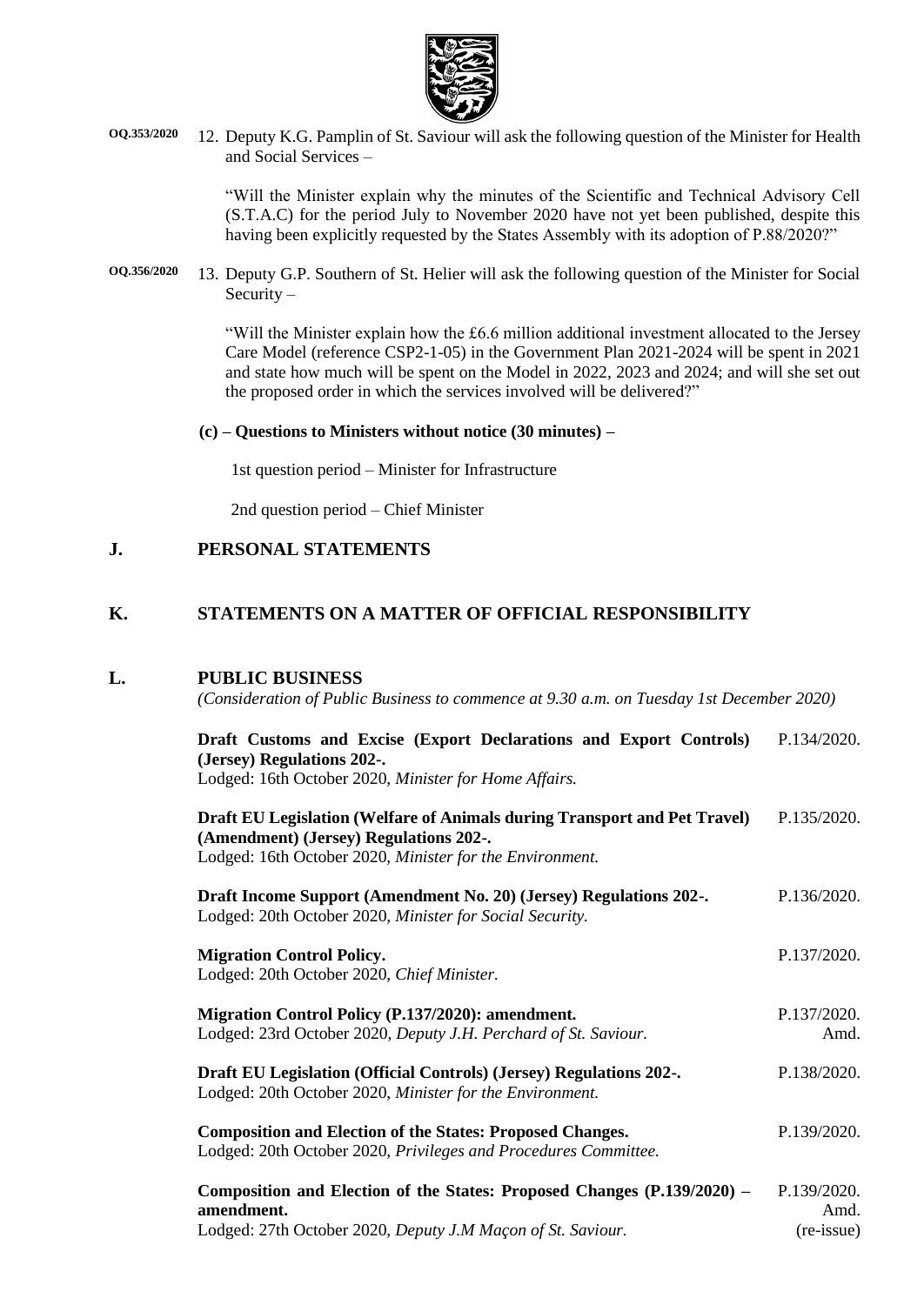

| Composition and Election of the States: proposed changes (P.139/2020):<br>comments.<br>Presented: 25th November 2020, Comité des Connétables.                 | P.139/2020.<br>Com.         |
|---------------------------------------------------------------------------------------------------------------------------------------------------------------|-----------------------------|
| Composition and Election of the States: Proposed Changes (P.139/2020) –<br>second amendment.<br>Lodged: 29th October 2020, Connétable of St. Clement.         | P.139/2020.<br>Amd. $(2)$ . |
| Composition and Election of the States: Proposed Changes (P.139/2020) –<br>third amendment.<br>Lodged: 12th November 2020, Connétable of St. Martin.          | P.139/2020.<br>Amd. $(3)$ . |
| Composition and Election of the States: Proposed Changes (P.139/2020) -<br>fourth amendment.<br>Lodged: 13th November 2020, Connétable of Grouville.          | P.139/2020.<br>Amd. $(4)$ . |
| Composition and Election of the States: Proposed Changes (P.139/2020) –<br>fifth amendment.<br>Lodged: 17th November 2020, Senator L.J. Farnham.              | P.139/2020.<br>Amd. $(5)$ . |
| Composition and Election of the States: Proposed Changes (P.139/2020) -<br>sixth amendment.<br>Lodged: 17th November 2020, Deputy M.R. Higgins of St. Helier. | P.139/2020.<br>Amd. $(6)$ . |
| Composition and Election of the States: Proposed Changes (P.139/2020) –<br>seventh amendment.<br>Lodged: 17th November 2020, Senator J.A.N. Le Fondré.        | P.139/2020.<br>Amd. $(7)$ . |
| <b>CI Lottery: Allocation of 2019 Proceeds.</b><br>Lodged: 21st October 2020, Minister for Economic Development, Tourism, Sport<br>and Culture.               | P.141/2020.                 |

*Note: Because of the requirement for a six-week lodging period, the minimum lodging period of the proposition of the Minister for Economic Development, Tourism, Sport and Culture will expire on Wednesday 2nd December 2020. The Minister has therefore given notice of his intention to propose, in accordance with Standing Order 26(7), that the minimum lodging period for the amendment be reduced in order that it can be debated at the meeting.*

| CI Lottery: allocation of 2019 proceeds $(P.141/2020)$ – amendment. | P.141/2020. |
|---------------------------------------------------------------------|-------------|
| Lodged: 2nd November 2020, Deputy G.C.U. Guida of St. Lawrence      | Amd.        |

**Jersey Heritage Trust: Amendments to Constitution.** Lodged: 21st October 2020, *Minister for Economic Development, Tourism, Sport and Culture.* [P.142/2020.](https://statesassembly.gov.je/assemblypropositions/2020/p.142-2020.pdf)

*Note: Because of the requirement for a six-week lodging period, the minimum lodging period of the proposition of the Minister for Economic Development, Tourism, Sport and Culture will expire on Wednesday 2nd December 2020. The Minister has therefore given notice of his intention to propose, in accordance with Standing Order 26(7), that the minimum lodging period for the amendment be reduced in order that it can be debated at the meeting.*

**Draft Amendment (No.49) of the Standing Orders of the States of Jersey.** Lodged: 22nd October 2020, *Deputy S.M. Wickenden of St. Helier.* [P.143/2020.](https://statesassembly.gov.je/assemblypropositions/2020/p.143-2020.pdf)

[Draft Amendment \(No. 49\) of the Standing Orders of the States of Jersey](https://statesassembly.gov.je/AssemblyPropositions/2020/P.143-2020Com.pdf)  [\(P.143/2020\): comments.](https://statesassembly.gov.je/AssemblyPropositions/2020/P.143-2020Com.pdf) Presented: 4th November 2020, *[Privileges and Procedures Committee.](https://statesassembly.gov.je/AssemblyPropositions/2020/P.143-2020Com.pdf)* [P.143/2020.](https://statesassembly.gov.je/AssemblyPropositions/2020/P.143-2020Com.pdf) [Com.](https://statesassembly.gov.je/AssemblyPropositions/2020/P.143-2020Com.pdf)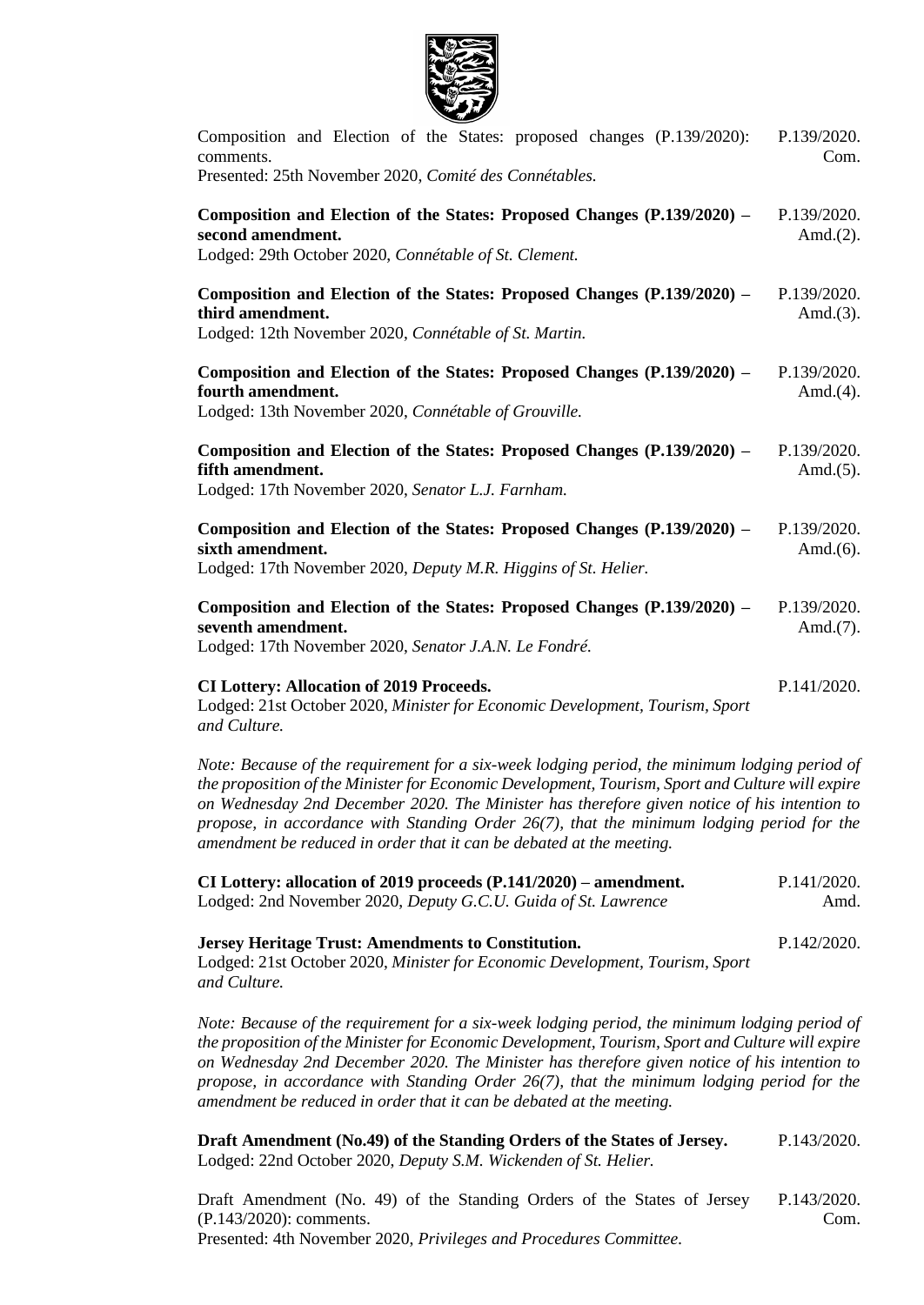

| <b>Draft Geographical Indications (Jersey) Regulations 202-.</b><br>Lodged: 30th October 2020, Minister for External Relations.              | P.145/2020. |
|----------------------------------------------------------------------------------------------------------------------------------------------|-------------|
| Social Security Medical Appeal Tribunal: appointment of Chair.<br>Lodged: 2nd November 2020, Minister for Social Security.                   | P.150/2020. |
| Jersey Employment and Discrimination Tribunal: appointment of members.<br>Lodged: 2nd November 2020, Minister for Social Security.           | P.151/2020. |
| <b>Social Security Tribunal: appointment of Chair.</b><br>Lodged: 2nd November 2020, Minister for Social Security.                           | P.152/2020. |
| Draft Amendment (No. 51) of the Standing Orders of the States of Jersey.<br>Lodged: 3rd November 2020, Privileges and Procedures Committee.  | P.153/2020. |
| Draft Amendment (No. 52) of the Standing Orders of the States of Jersey.<br>Lodged: 3rd November 2020, Deputy L.M.C. Doublet of St. Saviour. | P.154/2020. |
| <b>Income Support Medical Appeal Tribunal: appointment of Chair.</b><br>Lodged: 3rd November 2020, Minister for Social Security.             | P.155/2020. |
| Safe Singing during Covid-19.<br>Lodged: 17th November 2020, Deputy L.M.C. Doublet of St. Saviour.                                           | P.159/2020. |

*Note: Because of the requirement for a four-week lodging period, the minimum lodging period of the proposition of Deputy L.M.C. Doublet of St. Saviour will expire on Tuesday 15th December 2020. The Deputy has therefore given notice of her intention to propose, in accordance with Standing Order 26(7), that the minimum lodging period for the proposition be reduced in order that it can be debated at the meeting.*

## **M. ARRANGEMENT OF PUBLIC BUSINESS**

#### **14th December 2020**

| Government Plan: 2021-24.<br>Lodged: 12th October 2020, Council of Ministers.                                                                                                               | P.130/2020<br>(Re-issue) |
|---------------------------------------------------------------------------------------------------------------------------------------------------------------------------------------------|--------------------------|
| Government Plan: $2021-24$ – Annex.<br>Presented: 12th October 2020, Council of Ministers.                                                                                                  | R.111/2020.              |
| Draft Finance (2021 Budget) (Jersey) Law 202-.<br>Lodged: 2nd November 2020, Minister for Treasury and Resources.                                                                           | P.147/2020.              |
| Draft Act declaring that the Finance (2021 Budget) (Jersey) Law 202- has<br>immediate effect: addendum to P.147/2020.<br>Presented: 4th November 2020, Minister for Treasury and Resources. | P.147/2020.<br>Add.      |
| Draft Social Security (Amendment of Law No. 15) (Jersey) Regulations 202-.<br>Lodged: 2nd November 2020, Minister for Social Security.                                                      | P.148/2020.              |
| Draft Health Insurance Fund (Miscellaneous Provisions) (Amendment No.<br>2) (Jersey) Law 202-.<br>Lodged: 5th November 2020, <i>Minister for Social Security</i> .                          | P.156/2020.              |

*Note: Because of the requirement for a six-week lodging period, the minimum lodging period of the proposition of the Minister for Social Security will expire on Thursday 17th December 2020.*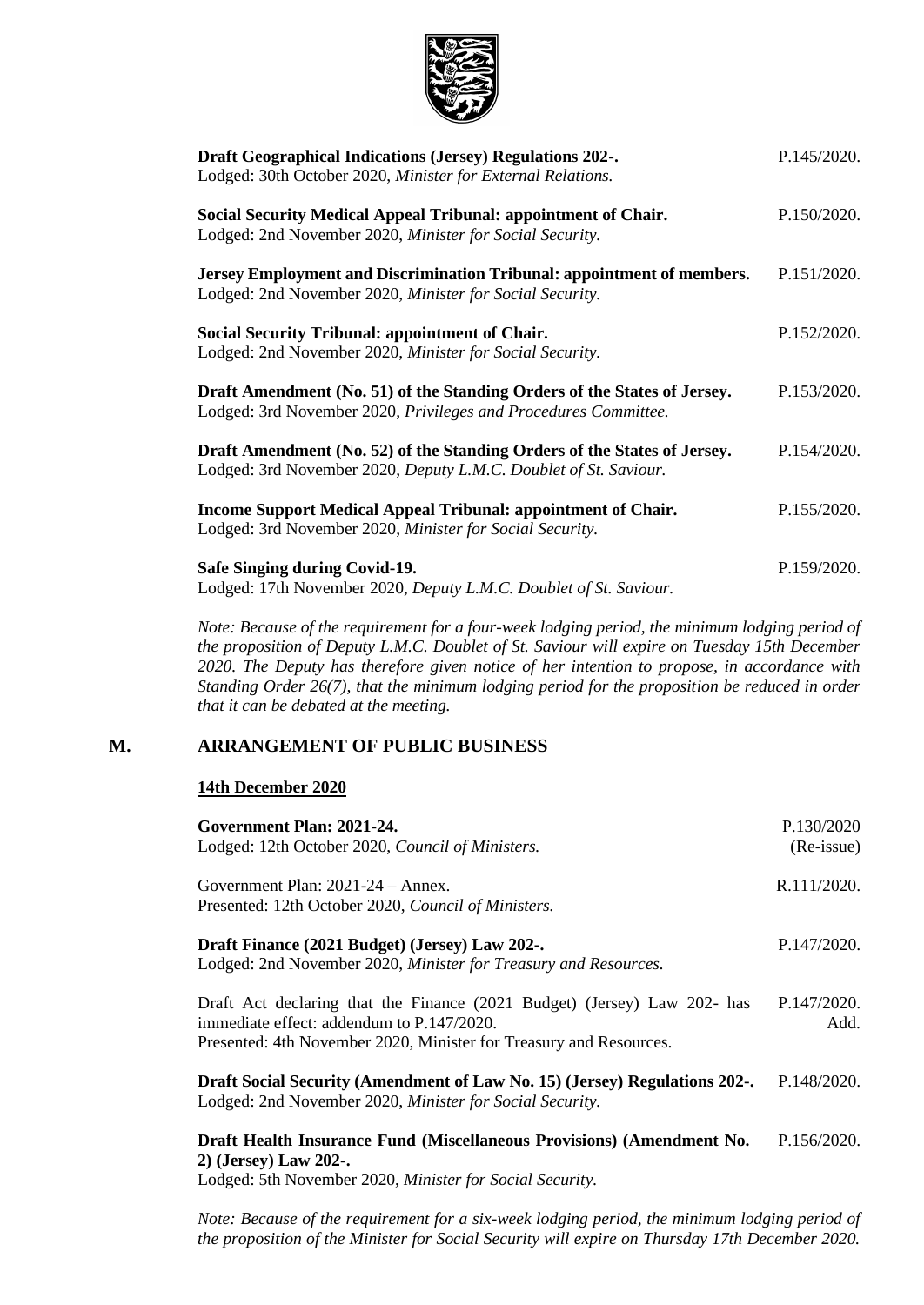

*The Minister has therefore given notice of her intention to propose, in accordance with Standing Order 26(7), that the minimum lodging period for the proposition be reduced in order that it can be debated at the meeting.*

#### **19th January 2021**

| Encroachments on the Foreshore: revised policy.<br>Lodged: 18th September 2020, Minister for Infrastructure.                                                                                                                                            | P.111/2020.               |
|---------------------------------------------------------------------------------------------------------------------------------------------------------------------------------------------------------------------------------------------------------|---------------------------|
| <b>Secondary Employment of Public Sector Employees: Review of Policies.</b><br>Lodged: 30th October 2020, Deputy J.M. Maçon of St. Saviour.                                                                                                             | P.146/2020.               |
| 9th February 2021                                                                                                                                                                                                                                       |                           |
| Draft Wildlife (Jersey) Law 202-.<br>Lodged: 11th September 2020, Minister for the Environment.                                                                                                                                                         | P.110/2020.<br>(Re-issue) |
| Note: The 2nd reading of the Draft Regulations will resume, following adoption<br>of the principles on 3rd November 2020 and the subsequent referral to the<br>Environment, Housing and Infrastructure Scrutiny Panel under Standing Order<br>$72(1)$ . |                           |
| Draft Wildlife (Jersey) Law 2020- (P.110/2020): amendment.<br>Lodged: 21st October 2020, Deputy of St. Martin.                                                                                                                                          | P.110/2020.<br>Amd.       |
| Draft Wildlife (Jersey) Law 202- (P.110/202): amendment (P.110/2020 Amd.) –<br>comments.<br>Presented: 30th October 2020, Minister for the Environment.                                                                                                 | P.110/2020.<br>Amd.Com.   |
| Immigration Acts: extension to Jersey by Order in Council.<br>Lodged: 22nd September 2020, Chief Minister.                                                                                                                                              | P.119/2020.               |

# **DR. M. EGAN Greffier of the States**

25th November 2020

**Note –**

**In accordance with the meeting dates fixed for 2019 by the Privileges and Procedures Committee, this meeting will continue, if necessary, on Wednesday 2nd and Thursday 3rd December 2020.**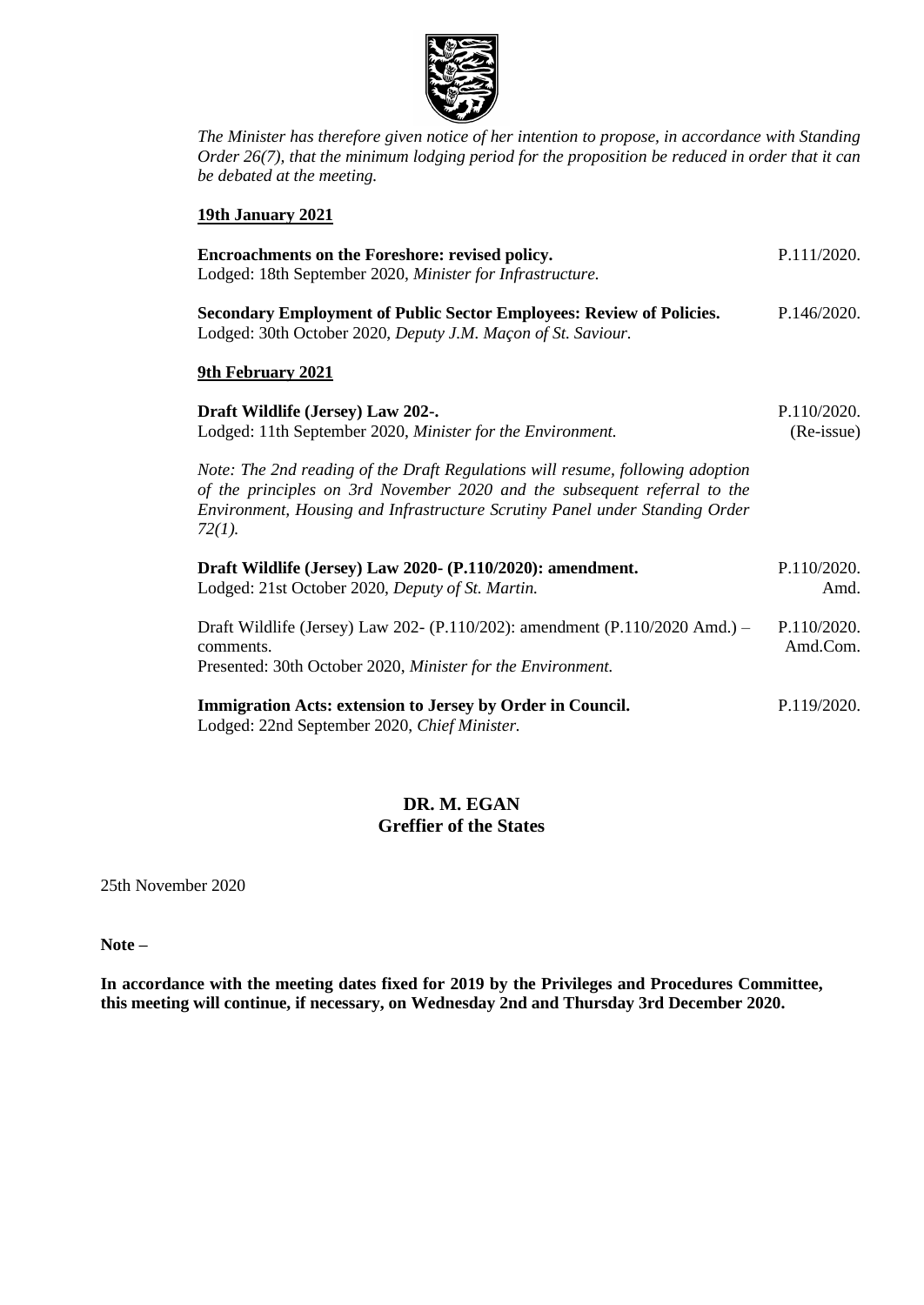

# **Explanatory Note regarding subordinate legislation tabled at this meeting.**

(See Item B)

### **R&O.144/2020.**

Covid-19 (Workplace Restrictions) (Amendment No. 3) (Jersey) Order 2020.

This Order further amends the Covid-19 Workplace Restrictions (Jersey) Order 2020 by imposing further restrictions on opening of food and drink premises that are part of licensed premises (within the meaning of the Licensing (Jersey) Law 1974). The premises may not be open –

- (a) for the purpose of selling alcoholic beverages after 10 p.m. on any evening (except as room service to hotel residents); or
- (b) to members of the public (not including hotel residents) after 10.30 p.m. on any evening.

This provision does not affect the existing restriction on opening applying to places of entertainment nor any other condition to which a licence issued under the Licensing (Jersey) Law 1974 is subject.

The restrictions come into force at 2 a.m. on Friday 20th November 2020.

#### **R&O.145/2020.**

Long-Term Care Services (Health and Social Services Charges) (Amendment No. 8) (Jersey) Order 2020.

This Order amends the Long-Term Care Services (Health and Social Services Charges) (Jersey) Order 2014, to increase by approximately 1.1% the charges payable, from 1st January 2021, for the provision of long-term care services to persons aged 18 years or over in a care home or group home.

#### **R&O.146/2020.**

Misuse of Drugs (Licence Fees) (Jersey) Order 2020.

The Misuse of Drugs (Licence Fees) (Jersey) Order 2020 sets out fees to be charged for certain licences issued by the Minister for Health and Social Services under the Misuse of Drugs (General Provisions) (Jersey) Order 2009 and the Misuse of Drugs (Jersey) Law 1978. It also provides that the Minister may waive any fee payable at the Minister's discretion. The Order comes into force on 26th November 2020.

#### **R&O.147/2020.**

Social Security (Parental Benefit) (Jersey) Order 2020.

The Social Security (Parental Benefit) (Jersey) Order 2020 repeals and replaces the Social Security (Maternity Benefit) (Jersey) Order 1975 and sets out the requirements for application for a parental grant (formerly a maternity grant or adoptive parent grant) and parental allowance (formerly maternity allowance).

The Order was made on 20th November 2020 and comes into force on 24th November 2020.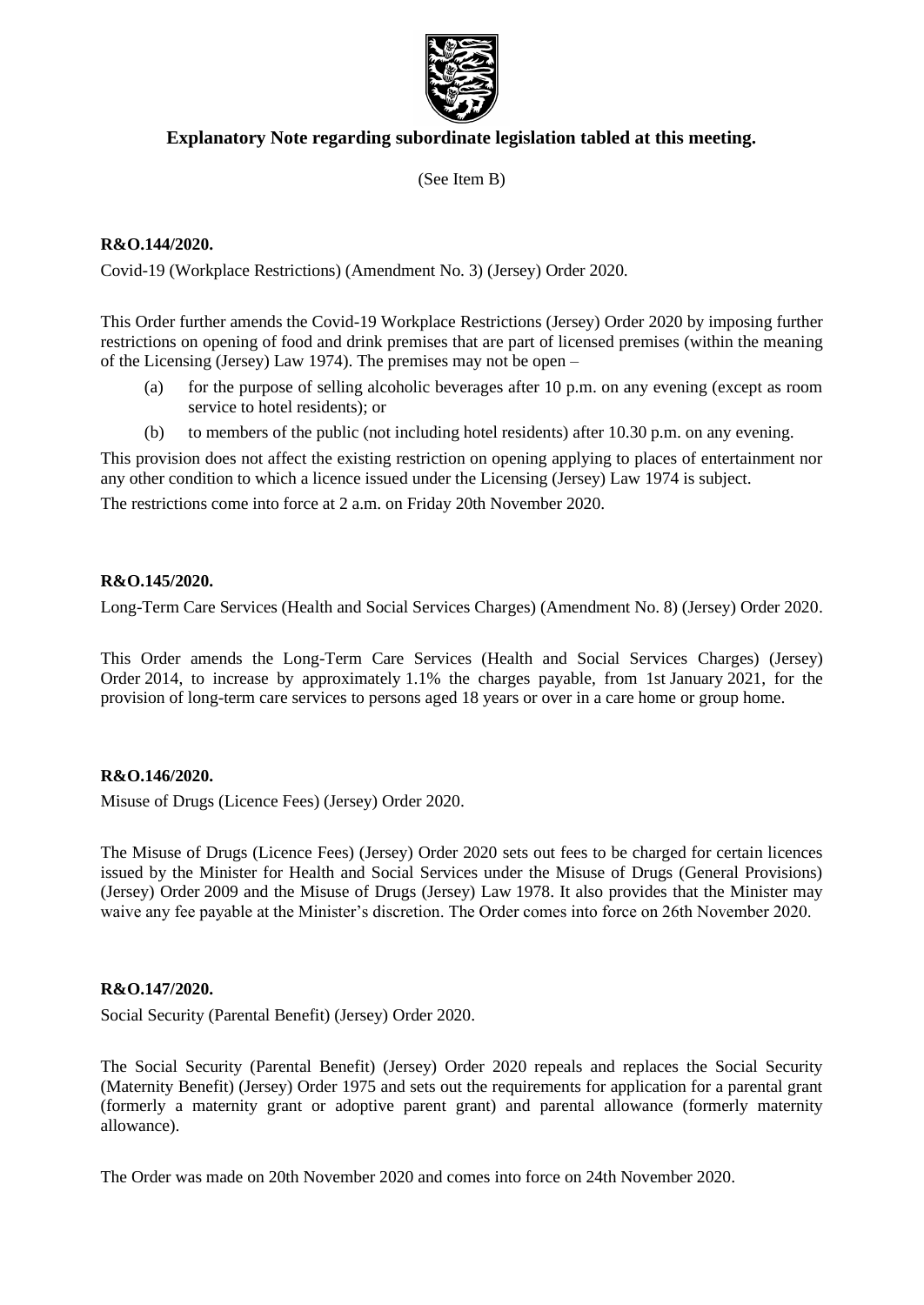

# (See Item I(a))

1. The Chief Minister will table an answer to the following question asked by Senator S.Y. Mézec –

"Will the Chief Minister state how many Government contractors are paying their workers less than the Living Wage and, for any such contractors, will he confirm when their contracts?"

2. The Minister for Treasury and Resources Minister will table an answer to the following question asked by Senator S.C. Ferguson –

"Will the Minister provide an update of the progress of any talks with major online retailers in order to ensure the deduction of V.A.T. (value added tax), and the addition of G.S.T. (goods and services tax), to the cost of goods ordered online for delivery to Jersey?"

3. The Minister for Infrastructure will table an answer to the following question asked by the Connétable of St. Peter –

"Will the Minister state what action, if any, his department has taken to ensure that vehicle operators transport loads of loose material with an appropriate cover to prevent dust from being inhaled by the public, given that this is a known health hazard; and if no such action has been taken, will the Minister explain why not?"

4. The Minister for Treasury and Resources will table an answer to the following question asked by Deputy S.M. Ashier of St. Helier –

"Will the Minister inform the Assembly of the number of loans approved under the Business Disruption Loan Guarantee Scheme that have exceeded £50,000 and the number that have exceeded £250,000; and will she also advise whether any of the companies involved in the Scheme have ceased trading?"

5. The Minister for Health and Social Services will table an answer to the following question asked by Deputy M.R. Higgins of St. Helier –

"Will the Minister inform members whether any hospital doctors are currently suspended from duty in the hospital itself and, if so, will he state the reasons for any such suspension, including when it occurred and what steps and processes have been followed by the hospital to ensure that the matter has been dealt with expeditiously and fairly in the best interests of all parties (the doctor, the hospital and the public); and will he also explain the impact any such suspension has had on patient services?"

6. The Minister for the Environment will table an answer to the following question asked by Deputy M.R. Higgins of St. Helier -

"Will the Minister advise members whether the Jersey Care Commission has visited all Jersey care homes in 2020 and, if not, will he state how many it has visited and when it is expected that all the homes will have been visited; and will he outline the main findings from the visits that have been carried out to date?"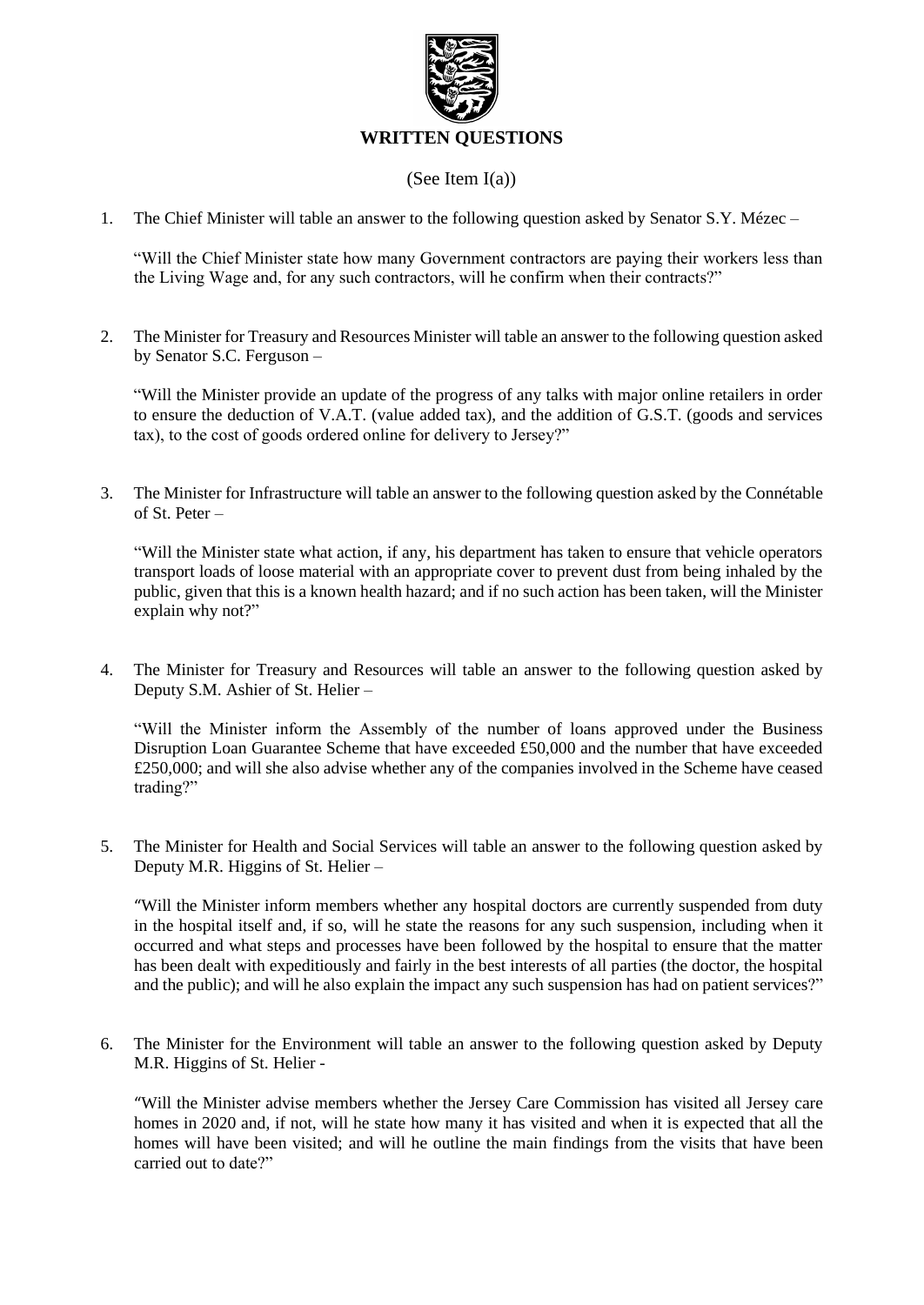

7. The Minister for Health and Social Services will table an answer to the following question asked by Deputy M.R. Higgins of St. Helier -

"Following the introduction of emergency Covid legislation earlier this year to enable wills to be completed by video link, will the Minister advise members how many documents have been completed using this method, and, of any such wills, did the use of the video-link method, and the experiences of those who have used it, prompt any queries or review of the suitability of this process?"

8. The Minister for Health and Social Services will table an answer to the following question asked by Deputy M.R. Higgins of St. Helier -

"Will the Minister inform Members of the reasons identified for the increase in community spread of the Covid-19 virus and, in particular outline –

- (a) the role, if any, of opening the borders;
- (b) the impact from children who have returned from holidays off-Island subsequently infecting classmates; and

will he explain the nature and size of the spread, any lessons learnt and his assessment of how well the track-and-trace system has coped with the increasing numbers of people who have been infected?"

9. The Minister for Treasury and Resources will table an answer to the following question asked by Deputy M.R. Higgins of St. Helier -

"Will the Minister, as shareholder representative for Jersey Post, advise Members of –

- (a) any problems Jersey Post experienced from the U.K. Authorities (for example Customs and Excise) and Royal Mail since the ending of Low Value Consignment Relief;
- (b) the justification for the current charges for mail and parcels to the U.K. when the speed of delivery, even on special delivery mail, has been reduced; and
- (c) why Jersey Post is charging customers V.A.T. (value added tax) on products that would not be subject to V.A.T. within the U.K. and
- (d) what action, if any, Jersey Post will undertake to address these issues?"
- 10. The Minister for Health and Social Services will table an answer to the following question asked by Deputy G.P. Southern of St. Helier -

"Further to the information provided in response to Written Question  $432/2020$ , will the Minister –

- (a) publish the monthly totals of vacancies for the 5 staff groups from January 2019 to September 2020;
- (b) explain the increase in nursing vacancies between August 2019 and August 2020;
- (c) provide a breakdown of the jobs within the manual workers group, together with an explanation for the increase in vacancies between August 2019 and August 2020;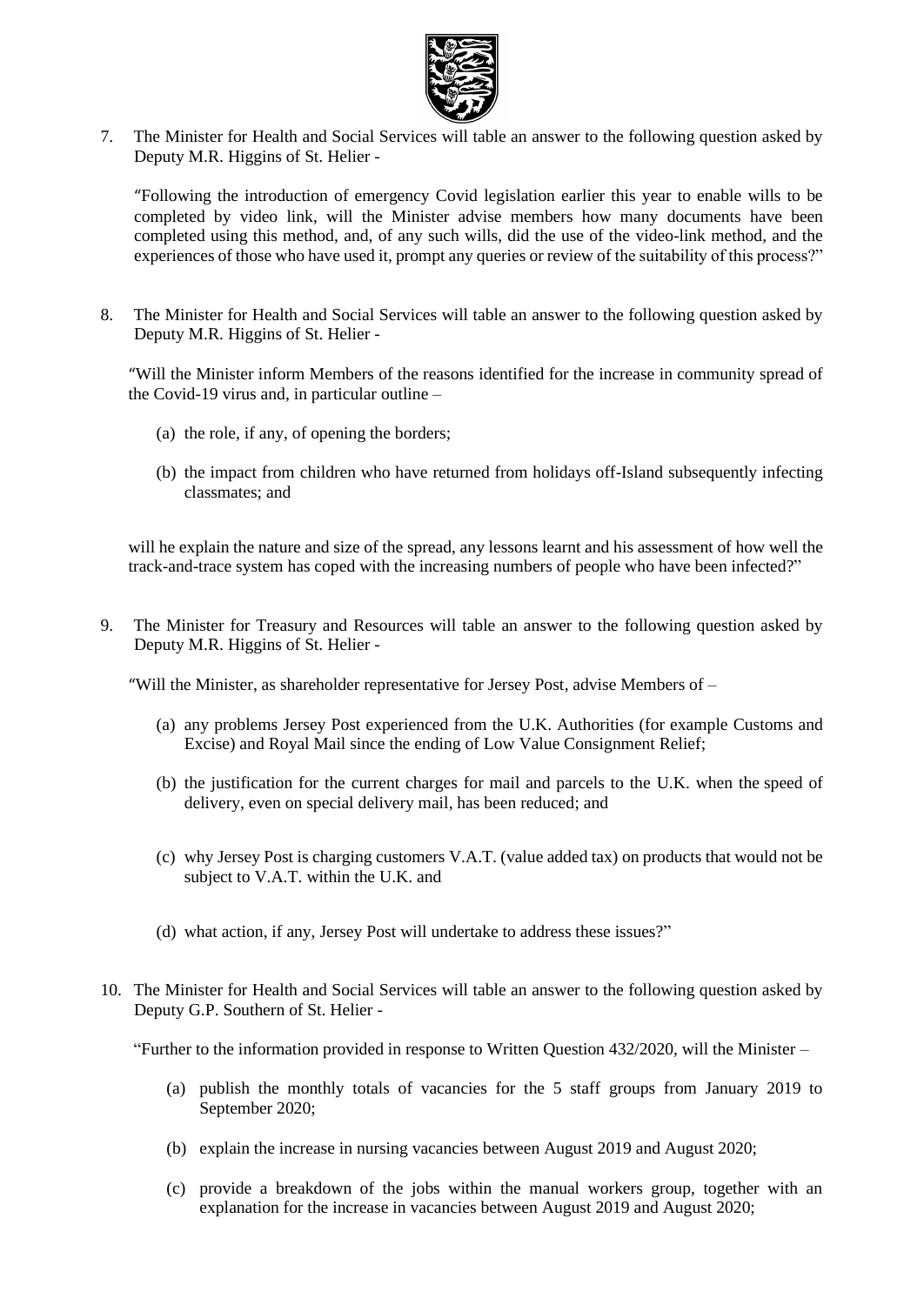

- (d) advise Members whether, in light of the 16 percent vacancy rate for nurses, any previouslydelivered services have been reduced or cut and whether the NICE guidelines on safe staffto-patient ratios for wards are still being met in all circumstances; and
- (e) provide details of the amount of monies (if any) saved from the non-payment of salaries for the vacant posts in 2019 that was allocated to  $-$ 
	- (i) increased pay for agency or locum posts;
	- (ii) a return to centrally-held Treasury funds; or
	- (iii) other services within the Department of Health and Community identified as underfunded?"
- 11. The Minister for Children and Housing will table an answer to the following question asked by Deputy R.J. Ward of St. Helier -

"Will the Minister advise what consultation and communication with the Citizens' Panel, if any, will be undertaken following the decision not to proceed with the recommendation of a Jersey Care memorial?"

12. The Minister for Infrastructure will table an answer to the following question asked by Deputy R.J. Ward of St. Helier –

"Given the additional Covid-19 response funding allocations made to LibertyBus within the 2020 Government Plan over the period 2020 to 2024, will the Minister advise the total Government spend for the LibertyBus contract for each of the years during that period?"

13. The Chief Minister will table an answer to the following question asked by Deputy R.J. Ward of St. Helier –

"Will the Chief Minister advise what consultation, if any, he had with the newly-appointed Minister for Children and Housing prior to the announcement of the decision not to proceed with the Jersey Care Memorial?"

14. The Minister for Treasury and Resources will table an answer to the following question asked by Deputy R.J. Ward of St. Helier –

"Will the Minister advise –

- (a) what plans, if any, she has to use additional resources to top up the Spend Local cards; and
- (b) what the mechanism is for making a decision to top up the cards?"
- 15. The Minister for Treasury and Resources will table an answer to the following question asked by Deputy R.J. Ward of St. Helier –

"In relation to 'leaving packages' for senior civil servants, will the Minister advise –

- (a) what funds, if any, have been put aside for 2020 and 2021;
- (b) what budget line will be responsible for this cost; and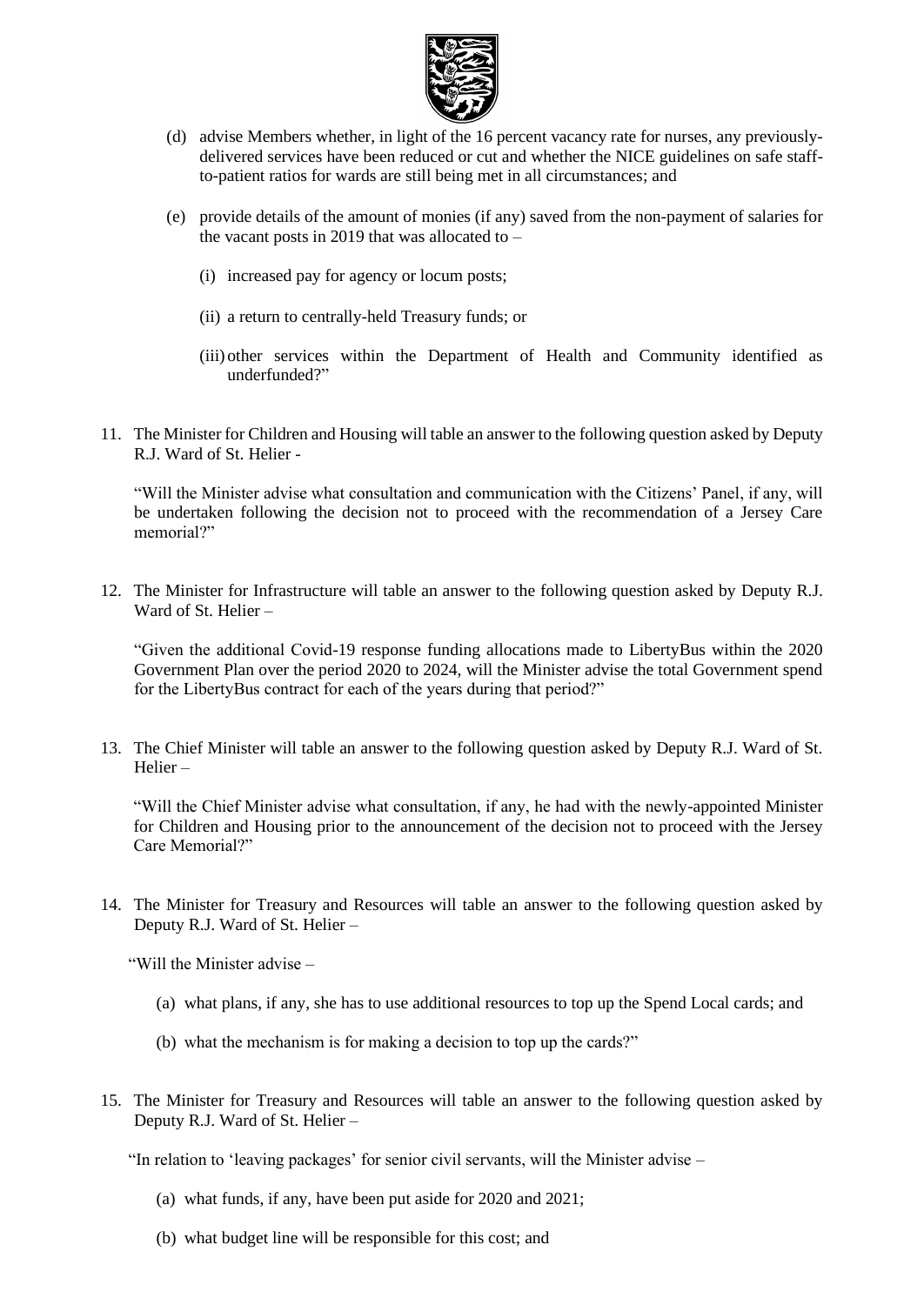

- (c) what projects / other items, if any, will be impacted by any unplanned increase in this type of expenditure?"
- 16. The Minister for Economic Development, Tourism, Sport and Culture will table an answer to the following question asked by the Connétable of St. Helier –

"Will the Minister advise whether there will be any net loss of green space as a result of the changes to Springfield Stadium, as proposed in the current planning application (P/2020/1263)?"

17. The Minister for Health and Social Services will table an answer to the following question asked by Deputy G.P. Southern of St. Helier –

"Further to the adoption of the Affordable Access to Primary Care Scheme (P.125/2019), will the Minister advise –

- (a) whether the vulnerable groups (those being in most in need of affordable health care) have been identified; and, if so, which specific groups are included; and
- (b) if not, when such identification will take place in the light of the requirement to agree the funding for such measures in the Government Plan?"
- 18. The Minister for Social Security will table an answer to the following question asked by Deputy G.P. Southern of St. Helier –

"Will the Minister advise when she expects to agree contracts for the delivery of the Jersey Care Model with G.P. representatives; and will she provide a detailed breakdown of the services to be delivered with the £6.6 million of additional investment required to fund the Jersey Care Model in 2021, especially for those vulnerable patient groups as identified in P.125/2019?"

19. The Minister for Social Security will table an answer to the following question asked by Deputy G.P. Southern of St. Helier –

"Will the Minister –

- (a) state what estimates, if any, are available for the impact of the latest Covid-19 figures on incomes in the lowest income households, particularly those in the bottom income quintile;
- (b) advise whether she is giving any consideration to increasing benefits temporarily in order to assist low income households (as has been the response by the U.K. Government) or equivalent measures and if so, to what extent; and if not, why not?"